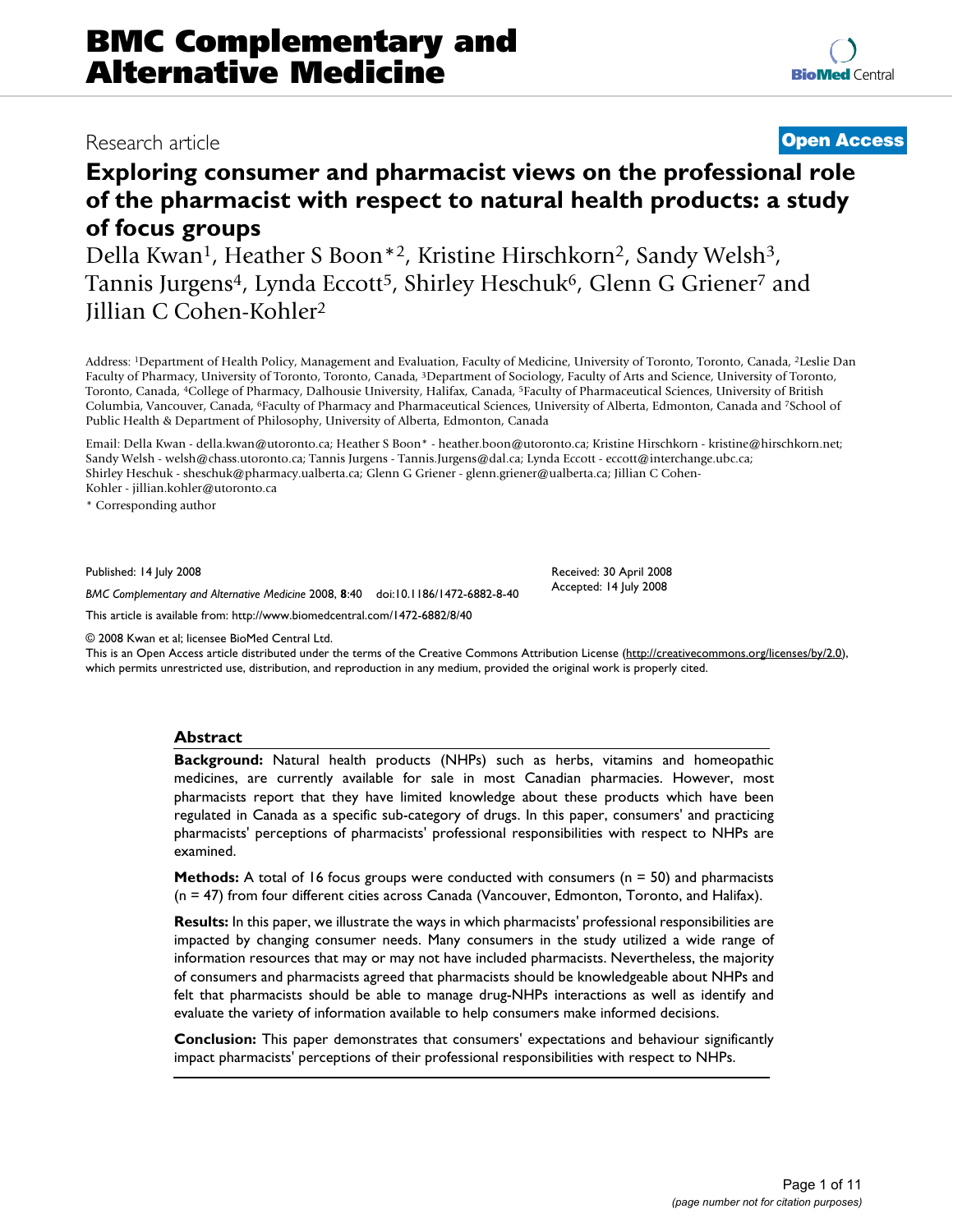# **Background**

Natural health products such as herbs, vitamins and homeopathic products are a growing Canadian product category worth over \$400 million annually [1] and are widely available in Canadian pharmacies. Since pharmacists are readily accessible to consumers at the point where they are making decisions about purchasing NHPs, pharmacists are potentially in a good position to provide consumers with evidence-based information about NHPs, especially regarding potential interactions with conventional medications[2]. Pharmacists have the knowledge and experience to help consumers determine when selfmedication is appropriate and when the expertise of another health care provider is needed[2]. However, it is not clear that consumers want this kind of advice. With greater access to health-related information, consumers have become more literate, better educated, and increasingly capable of making their own decisions regarding their health care [3-5]. The current situation is the focus of our paper: with NHPs widely available and with engaged and informed consumers demanding access to them, what is the role of pharmacists regarding NHPs? In this paper, we seek to understand how pharmacists' professional responsibilities with respect to NHPs are influenced by consumers who have access to increasing amounts of health information.

#### *Natural health products in pharmacy practice*

Self-medication with natural health products (NHPs), such as herbal medicines and other supplements, has become very popular among Canadians. Based on data from the 2005 Baseline Natural Health Products Survey conducted by Health Canada, seven in ten Canadians have used a NHP at some time in their lives. A majority agree that NHPs can be used to maintain or promote health or to treat illness (68%) [6]. Fewer agree that NHPs are better than conventional medicines (43%) [6]. NHPs are used to treat an existing health condition or in an attempt to prevent illness and often consumed in tandem with conventional medicines [7].

In Canada, NHPs have been governed by the Natural Health Products Regulations since January 2004. Under the Regulations, a NHP is defined as a product found in nature that is "manufactured, sold or represented for use in: (a) the diagnosis, treatment, mitigation or prevention of a disease, disorder or abnormal physical state or its symptoms in humans; (b) restoring or correcting organic functions in humans; or (c) modifying organic functions in humans, such as modifying those functions in a manner that maintains or promotes health" [8] (p. 1573). Products that fall within this category include herbal remedies, homeopathic medicines, vitamins, minerals, traditional medicines (e.g., traditional Chinese medicines), probiotics, amino acids, and essential fatty acids.

Tobacco, marijuana and biologics (e.g., blood-based products, insulin) are excluded. By definition, to be considered a NHP, a product must be safe for sale over-thecounter (OTC) and thus be available for self-care and selfselection [8]. More importantly, NHPs are classified as "drugs" at the level of the Federal Food and Drugs Act, which would appear to make them part of the pharmacist's professional scope of practice[8].

Much of the research on NHPs and pharmacy practice to date has focused on describing pharmacists' attitudes towards, and personal use of, NHPs. A systematic review found that Canadian and U.S. pharmacists do not perceive their knowledge of NHPs to be adequate and that a majority of pharmacists would like to receive additional training on NHPs, especially in the areas of interactions, side effects/adverse events, patient counseling, therapeutic uses, and dosing [9]. This is largely the result of the limited NHP-related curriculum in many pharmacy schools until very recently[10]. In addition, survey data reviewed indicate that pharmacists do not routinely document, monitor, or inquire about patients' use of NHPs despite receiving questions about NHPs from patients and other health care providers [9]. Although these surveys provide some description of how pharmacists behave with respect to NHPs, they do not provide any insight into what pharmacists should do or what factors influence how pharmacists' professional responsibilities are determined.

#### *The patient as consumer*

The perspective of the consumer is important to consider when exploring pharmacists' responsibilities in relation to NHPs. An analysis of patients' perceived needs regarding information about NHPs brings into focus the inadequacy of the traditional paternalistic view of the 'patient' as occupying a subject position and demonstrating dependency and unquestioning compliance with medical expertise [11]. Instead, we argue that the majority of consumers interested in NHPs are best understood through the concept of the 'new consumer'. For several decades, the social science and marketing literature have described the existence and influence of "new consumers"[5,12].

New consumers are defined as being information strong, information seeking, and increasingly demanding [4,5]. Compared to 20–30 years ago, current consumers are more literate, better educated, and have more information resources at their disposal [5]. For example, the majority of Canadians are heavy Internet users (56% report being online seven or more hours per week) with researching medical information being one of their most popular Internet activities [13]. Linked to this is the established trend where expert knowledge in areas such as medicine and science is no longer simply accepted on face value. Expert knowledge is now open to skepticism and to chal-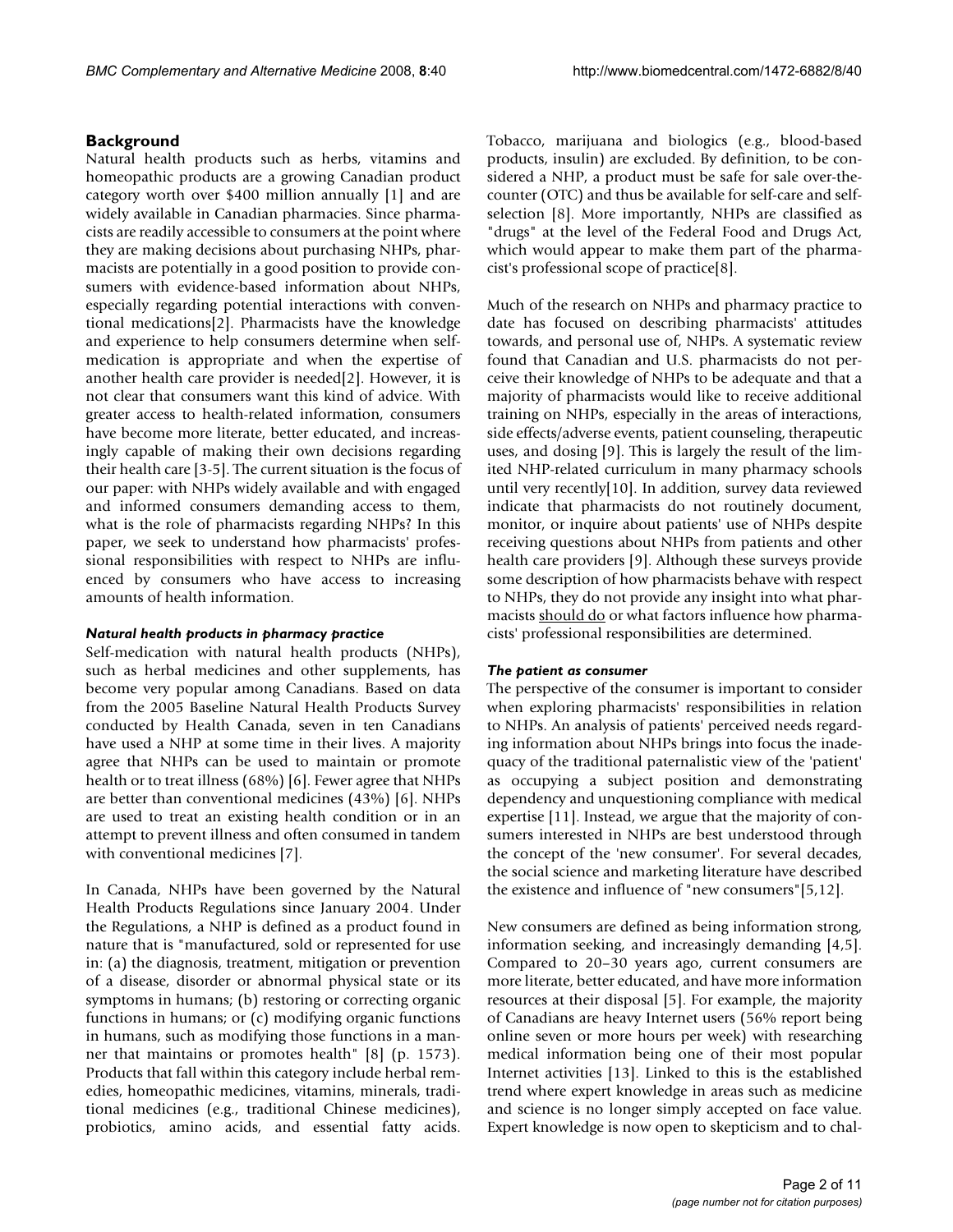lenge on the part of lay people due to an increasing public awareness of the uncertainties that arise from applying group results from clinical trials to individual patients and increasing range of medical care options [14,15].

Much emphasis has been placed in recent literature on the impact of consumerism on the roles and status of healthcare professions in society [15-21]. Eysenbach and Jadad, in their discussion of consumers' increasing access to Internet based resources and the consequences for patient choice, propose a changing role for health professionals [17]. Specifically, they profile a shift from an information 'filter' role of the professional to a 'consumer as partner' model of practitioner-patient relations. In other words, the practitioner and the patient engage in a model of decision making that is more equitable in terms of power relations. Similarly, Fournier argues that the diffusion of professional knowledge to the consumer has eroded the boundary between professionals and clients/lay persons [18]. However, she concludes that the boundary is not eliminated but rather, it is shifted with professions having the capacity to redefine their boundaries as they adapt to changes. Several empirical studies that explored the impact of consumerism on the patient-provider relationship found the situation to be very complex, in that a continual tension exists between seeking dependency and wanting autonomy, which constrains the patient-provider relationship from moving too far in the direction of consumerism [15,19-21]. Although previous literature has provided valuable insights into the impact of consumerism on the roles and status of healthcare professions, only a few studies have investigated how consumer behaviors might be relevant to pharmacy practice [3,5,11].

Most notably, Traulsen and Noerreslet found an increase in 'new consumers' in Danish community pharmacies [5]. The new consumers of medicines actively seek information on side effects, the efficacy and price of products; and in general no longer blindly accept the authority of the pharmacy staff. Seen in light of the theory of risk, the authors concluded that new consumers' behavior is an attempt to minimize the risk of pharmaceuticals, which they have learned about from the media and Internet sources [5]. Hibbert, Bissell, and Ward considered how the presence of new consumers has affected the professional role and status of the community pharmacist in relation to the sale of over-the-counter medicines[11]. They found that consumerism represents a significant challenge to medicine surveillance and professional work in the community pharmacy [11].

Here we investigate how consumers shape pharmacists' responsibilities with respect to NHPs. In the analysis to follow, we use data from focus groups of pharmacists and consumers to explore consumers' and pharmacists' perceptions of the professional responsibilities of the pharmacist with respect to NHPs. Doing so allows us to compare the views of the two groups and to illustrate the ways in which pharmacists' professional responsibilities are influenced by changing consumer patterns.

# **Methods**

Two focus group discussions with consumers and two with practicing pharmacists were held in University meeting rooms in four different cities across Canada (Vancouver, Edmonton, Toronto, and Halifax) for a total of 16 focus groups. The research was conducted from May to November in 2006. Focus groups were chosen because they provide a forum for participants to discuss a wider range of ideas and issues than would arise in individual interviews [22]. They have also been shown to be an extremely useful tool, especially where researchers seek to access community and public views [23].

A recruitment agency was hired to recruit consumers for the focus groups using random digit dialing. Consumers with a range of age, education, and income were selected. Community pharmacies in Vancouver, Edmonton, Toronto, and Halifax were selected purposefully from the telephone book/Internet listings to recruit a mix of pharmacists practicing in a range of locations, including independent pharmacies, chain drug stores and hospital pharmacies across each city. A pharmacist-investigator contacted each pharmacy by telephone to recruit community pharmacists who met eligibility criteria. (Due to specific ethics requirement in Vancouver, each community pharmacy was faxed a study information sheet before the contact phone call.) In order to recruit both full-time and part-time pharmacists, pharmacies were contacted at different times of the day and at different days of the week. Pharmacists were asked about their years of practice in order to obtain a group with different levels of experience. Hospital pharmacists were recruited by first e-mailing an information letter to the director of selected hospital pharmacies to request recommendations of pharmacists to contact. Each hospital pharmacist was then contacted individually by e-mail.

In total, 50 consumers and 47 pharmacists participated in the study. Please refer to Tables 1 and 2 for a summary of participants' demographics. All the focus groups were led by the same moderator whose main function was to keep the discussion on track, to encourage an open and relaxed discussion, and to probe into areas that needed clarification. The moderator was a pharmacy professor with no ties to community or hospital pharmacy. Current and potential professional (including legal and ethical) responsibilities of pharmacists with respect to NHPs were discussed in each group. See Appendix for specific questions.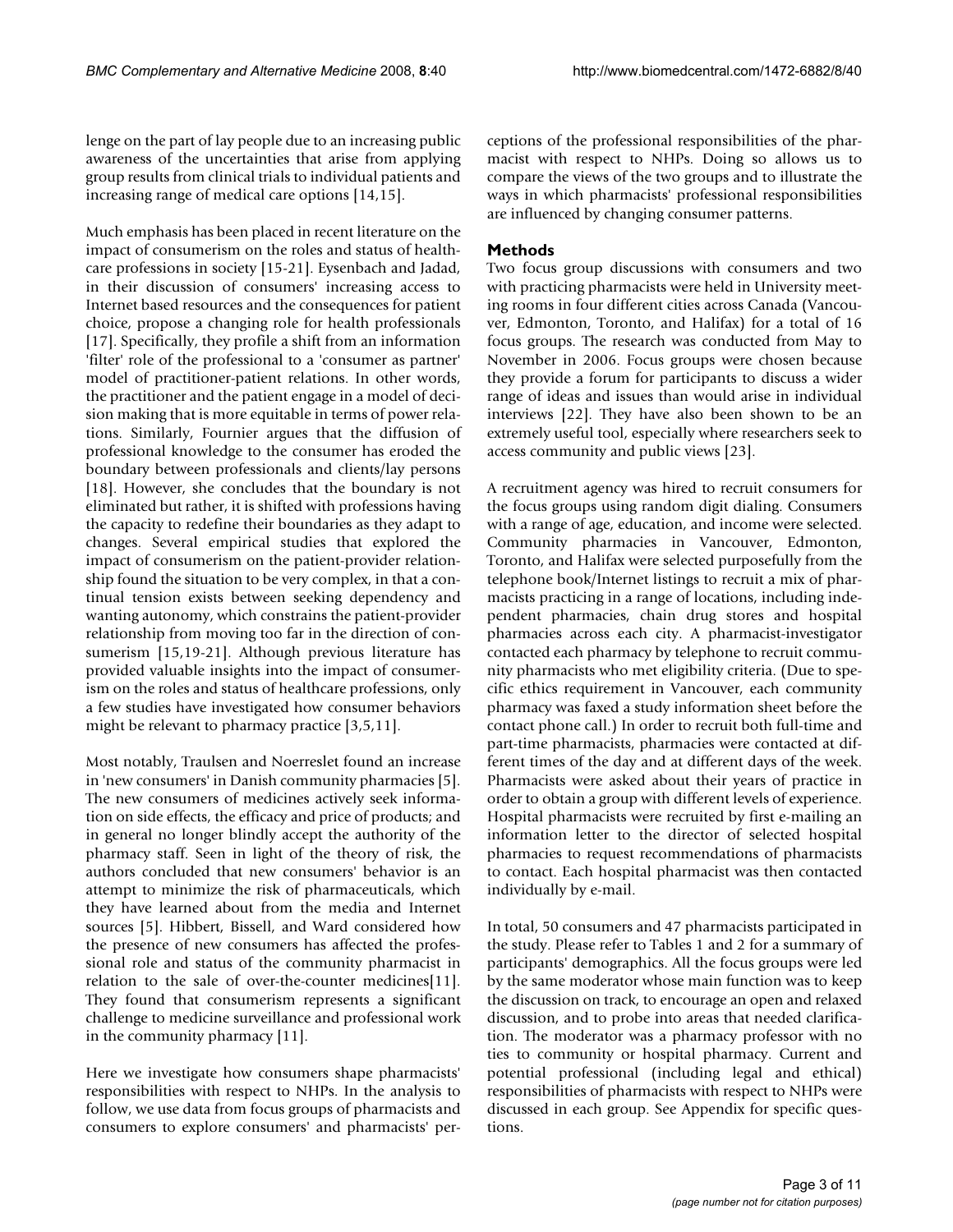|                | Total<br>Number of<br><b>Participants</b> | <b>Number of Full</b><br>Time           | <b>Number of Part</b><br>Time                                                         | Number of<br>Pharmacist<br>s who have<br>practiced ><br>or $=$ 5 years | Number of<br><b>Pharmacists</b><br>who have<br>practical < 5<br>years | Number of<br>Hospital<br><b>Pharmacists</b> | Number of<br>Chain<br><b>Pharmacists</b> | <b>Number of</b><br><b>Pharmacists who</b><br>work for<br>Independent<br><b>Pharmacies</b> |
|----------------|-------------------------------------------|-----------------------------------------|---------------------------------------------------------------------------------------|------------------------------------------------------------------------|-----------------------------------------------------------------------|---------------------------------------------|------------------------------------------|--------------------------------------------------------------------------------------------|
| Toronto        | 16                                        | 13 NB. I works<br>both full & part time |                                                                                       | 13                                                                     |                                                                       | $4 *1$ works in<br>drug information         | 9 N.B. I works in<br>hospital & chain    |                                                                                            |
| <b>Halifax</b> | 13                                        | $\overline{13}$                         |                                                                                       | П                                                                      | 2                                                                     | 0                                           | 10                                       |                                                                                            |
| Edmonton       | 13                                        | 9                                       | 3 N.B. I just sold<br>pharmacy so was<br>not working at<br>time of data<br>collection | 9                                                                      | 4                                                                     |                                             | 5                                        | 5 N.B. I just sold<br>pharmacy so was<br>not working at time<br>of data collection         |
| Vancouver      |                                           |                                         | 0                                                                                     | 4                                                                      |                                                                       | 0                                           |                                          |                                                                                            |

#### **Table 1: Summary of Pharmacists' Demographics**

The focus group discussions were recorded and transcribed verbatim. Qualitative content analysis was used to identify specific responsibilities for pharmacists with respect to NHPs. Qualitative content analysis involved analyzing the focus group transcripts by categorizing segments of the transcripts into topic areas called "themes" [24]. Each theme was then placed in a topic category based on its content. Large categories were further divided into sub-categories creating a tree-diagram. (See Figure 1 for the pharmacist coding tree.) Each transcript was coded independently by at least two members of the research team who met repeatedly to compare and discuss the coding until consensus was achieved. Computer software (NVivo 7, QSR International Pty. Ltd. © 1999–2006) was used to facilitate this process.

The identity of the participants has been kept confidential by the research team and participants of the groups were instructed not to disclose the identity of other participants and not to discuss anything that occurred during the focus group. All data related to the project has been stored in password projected files and will be destroyed after five years. This research was approved by the Health Sciences Research Ethics Board at the University of Toronto. In addition, ethical approval was provided by each of the Universities where data were collected: Dalhousie University, University of Alberta and University of British Columbia.

# **Results**

A consistent pattern of responses emerged despite the geographical differences of the participants. Consumers and pharmacists agreed that there is a need for pharmacists to take on a consultative responsibility for NHPs, which takes into account the characteristics of the 'new consumer'. In particular, both agreed that this responsibility is especially important in terms of pharmacists' traditional responsibilities for ensuring patient safety from adverse events and drug interactions associated with NHPs. Not all consumers are information strong though, as we found some evidence for the continued existence of passive patients who rely on their pharmacists for information about NHPs.

### *Consumers and NHPs*

Consumers in this study generally did not rely on pharmacists for information about NHPs. Many consumers displayed characteristics of the 'new consumer'. They perceived themselves as being capable of making their own decisions regarding the use of NHPs and utilized a wide range of information resources (that may or may not include pharmacists) to make those decisions.

The majority of consumers in our study believed that they were well informed prior to coming to the pharmacy. Many found information from the Internet, friends or family, newspapers, magazines, books, health food stores,

#### **Table 2: Summary of Consumers' Demographics**

|                | Total<br>Number of<br><b>Participants</b> |                                     |   | Gender                       |   |   | <b>Education</b>                |                                 | Income           |                 |                 |
|----------------|-------------------------------------------|-------------------------------------|---|------------------------------|---|---|---------------------------------|---------------------------------|------------------|-----------------|-----------------|
|                |                                           | 25 to 34 NB.<br>Toronto 18<br>to 34 |   | 35 to 54 Over 54 Male Female |   |   | Completed<br><b>High School</b> | <b>University</b><br>or College | Post<br>Graduate | Under 50<br>000 | Over 50<br>000  |
| Toronto        | 12                                        | ۹                                   |   |                              |   |   | 4                               | 6                               | ົ                |                 |                 |
| <b>Halifax</b> | 12                                        |                                     |   | 4                            |   |   |                                 |                                 | ь                |                 |                 |
| Edmonton       | 14                                        |                                     |   | 6                            | 6 | 8 | 4                               | 10                              | 0                | 6               | 8               |
| Vancouver      | 12                                        |                                     | ь | 5                            | 6 | 6 |                                 | П                               | 0                | ∍               | $\overline{10}$ |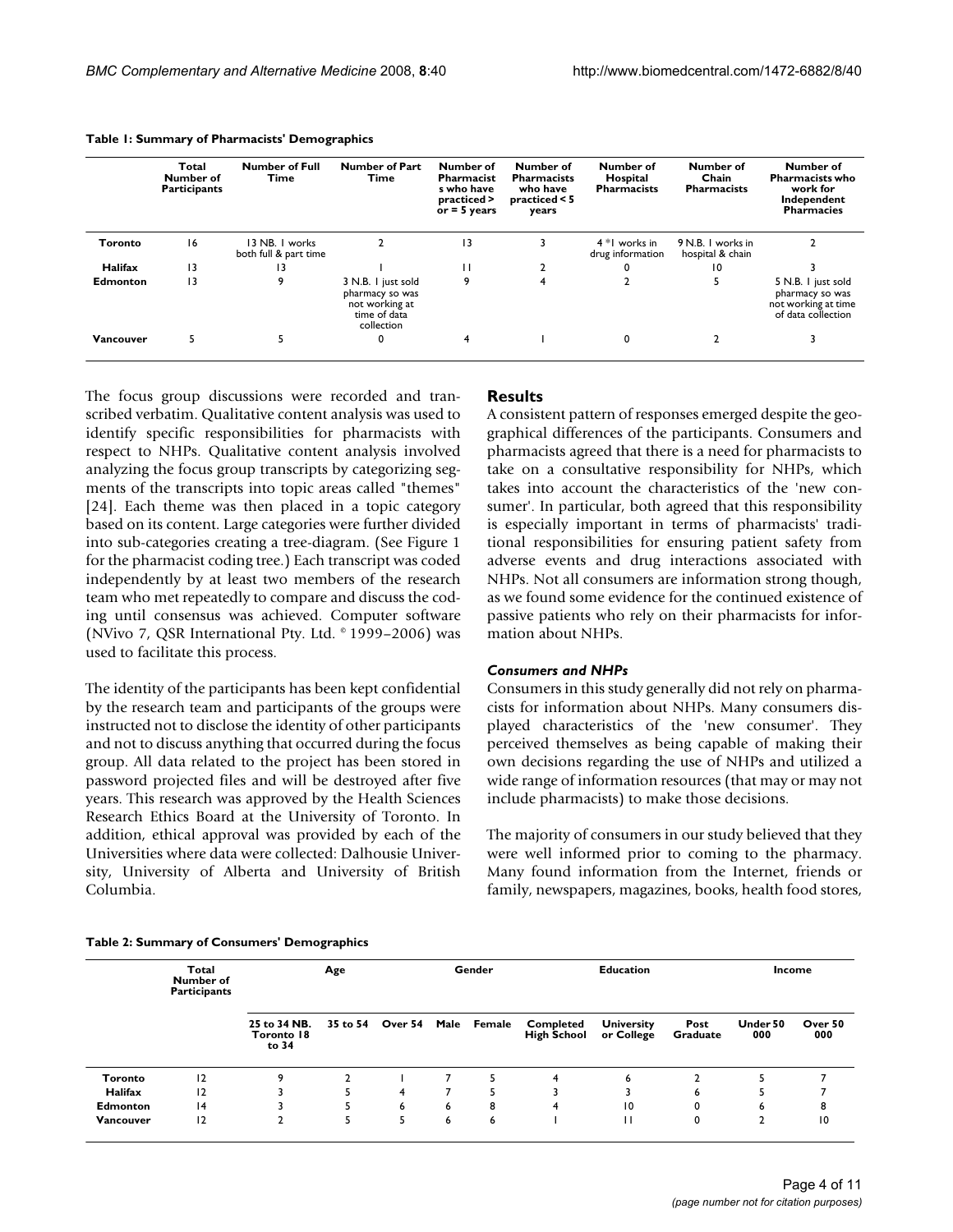

**Figure 1** Pharmacist coding tree

or other healthcare professionals (e.g., physicians, naturopaths):

*Well, I'll do research, I'll have a look on the Internet, and then I'll ask people questions. I'll go into their shops, and I'll ask customer service or whoever is working in that area about questions.... Then I'll think about is it going to be good for me, looking at my whole, like what's happening with my own symptoms or whatever, and then I'll choose whether to try it, or whether to not try it*. – Toronto consumer

Some consumers said they never even thought of asking the pharmacist about NHPs:

*It never really would have occurred to me to have asked a pharmacist about anything that was natural. I would have gone to [health food store name]... for that type of information. Most of the stuff I would want to know would probably be more from a nutritional, preventative point of view and that I would think of more of a dietitian or something as a logical source to go for that type of thing as opposed to a pharmacist*. – Vancouver consumer

Pharmacists made the observation that consumers today are information strong and critical of professional advice:

*Well they come with pre-conceived ideas of what is or is not good and... I find myself in the position where I am either explaining why not or trying to understand the basis of the claims that these people are saying these particular products had made about them; I mean it's just very difficult*. – Halifax pharmacist

Consumers also emphasized their skepticism about relying on expert advice:

*We need to be open minded. You have to take some active control yourself, and these are people that you are consulting, not Gods that know everything*. – Edmonton consumer

# *The Pharmacist as an NHP "consultant"*

Despite the fact that most consumers do not rely on pharmacists for NHP-related advice, the majority of both consumers and pharmacists agreed that pharmacists need to be knowledgeable about NHPs. Our participants suggested that pharmacists could adopt a consultative role to help consumers identify and assess the range of information available, but not necessarily make the final decision for them regarding use.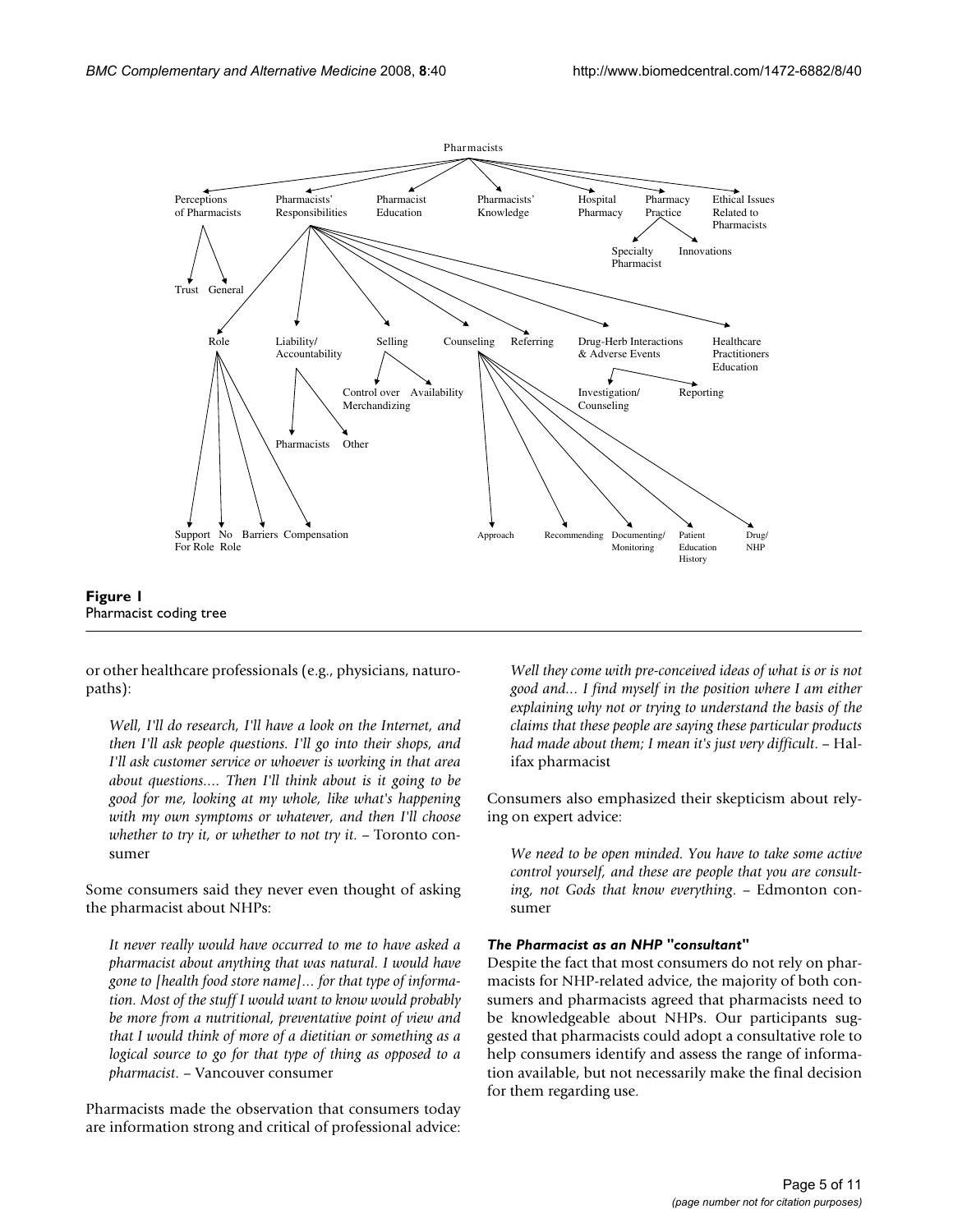There was high agreement among consumers that pharmacists need to be knowledgeable about NHPs because usage of NHPs is common among the general public:

*Pharmacists should know that alternative medicines are part of our life, they are reality, and when they sell or fill a prescription, they should be aware that people are likely doing other things as well, and they need to know about it. They need to have a basic understanding about what alternative medicines are*. – Edmonton consumer

More importantly, both consumers and pharmacists agreed that if NHPs are sold in the pharmacy, pharmacists should be responsible for, and knowledgeable about, them.

*I would think that pharmacists should be responsible for the products that their store is selling and not just being one where you need a prescription; they should also be responsible for the vitamins and they should be responsible for the non-prescription drugs... the range of their responsibility is not just the things that are on prescription...* – Halifax consumer

*In my practice, I don't carry things that I don't know about*.

- Edmonton pharmacist

Several consumers argued that pharmacists who are not knowledgeable about NHPs are not fulfilling their professional responsibilities:

*When I talk to pharmacists who don't know about herbal remedies, I kind of think that they must not take their job very seriously...how can you help people if you don't know?* – Vancouver consumer

Our participants suggested that pharmacists could adopt a consultative role to help consumers integrate all types of information when making decisions about the use of NHPs. As one pharmacist described the role:

*I see that one of the roles we have as pharmacists that is very important is to help people to tie in all of their sources of information into something meaningful and useful for themselves. So, we really do need to have some kind of a general education regarding all the different modalities that are available to people so that we can help them make sense of all of the information they are being bombarded with for their own safety, but also for assisting and directing them to alternative choices that might be appropriate for them to use and to still keep it in a safe place and refer them on*. – Edmonton pharmacist

Consumers expected pharmacists to assist them in the appropriate use of NHPs as they do for over-the-counter medications. They would like pharmacists to provide helpful information, but not necessary make the final decision about use:

*I do expect them to give me suggestions. I will read the label but it doesn't always tell me what it's supposed to do for me. So if I expect that for the over the counter stuff, if the herbal things come in, I do expect that they should be able to tell me about the herbal things. If they are going to sell it and I am going to ingest it, I want to know*. – Halifax consumer

Consumers perceived this to be especially important since NHPs can be pharmacologically active and the dosing instructions and safety information for NHPs are often confusing or missing from labels of products.

*...particularly those that are [over] the counter I would think like knowing the most up-to-date literature and why a person would take vitamin C supplement and how much and what are the effects of taking too much...I don't think that information is readily available at the stores...so that may be a good role for pharmacist – to answer some of those questions* – Halifax consumer

In addition, consumers would like pharmacists to help them identify trustworthy information sources.

*Basically he is going to the same source as I could go to, but I would feel a little more comfortable that the pharmacist might be able to differentiate the fake web site from the real web site*. – Edmonton consumer

Pharmacists also described themselves in a consultative role:

*I think we have a responsibility to look up the information for them because we are supposed to be the accessible information provider. We know where to look for it and give them unbiased information. I think we are pretty good at that*. – Vancouver pharmacist

*The idea is to try to give them a bit of education. If they want to take something certainly they don't have to come to a pharmacy.... So I try to say look this is what we know, and I don't want to make the decision for them because it's not my decision to make*. – Vancouver pharmacist

Overall, the majority of consumers and pharmacists agreed that pharmacists should be knowledgeable about NHPs and could adopt a consultative or advisory role to help consumers identify and assess the range of information available about a particular NHP.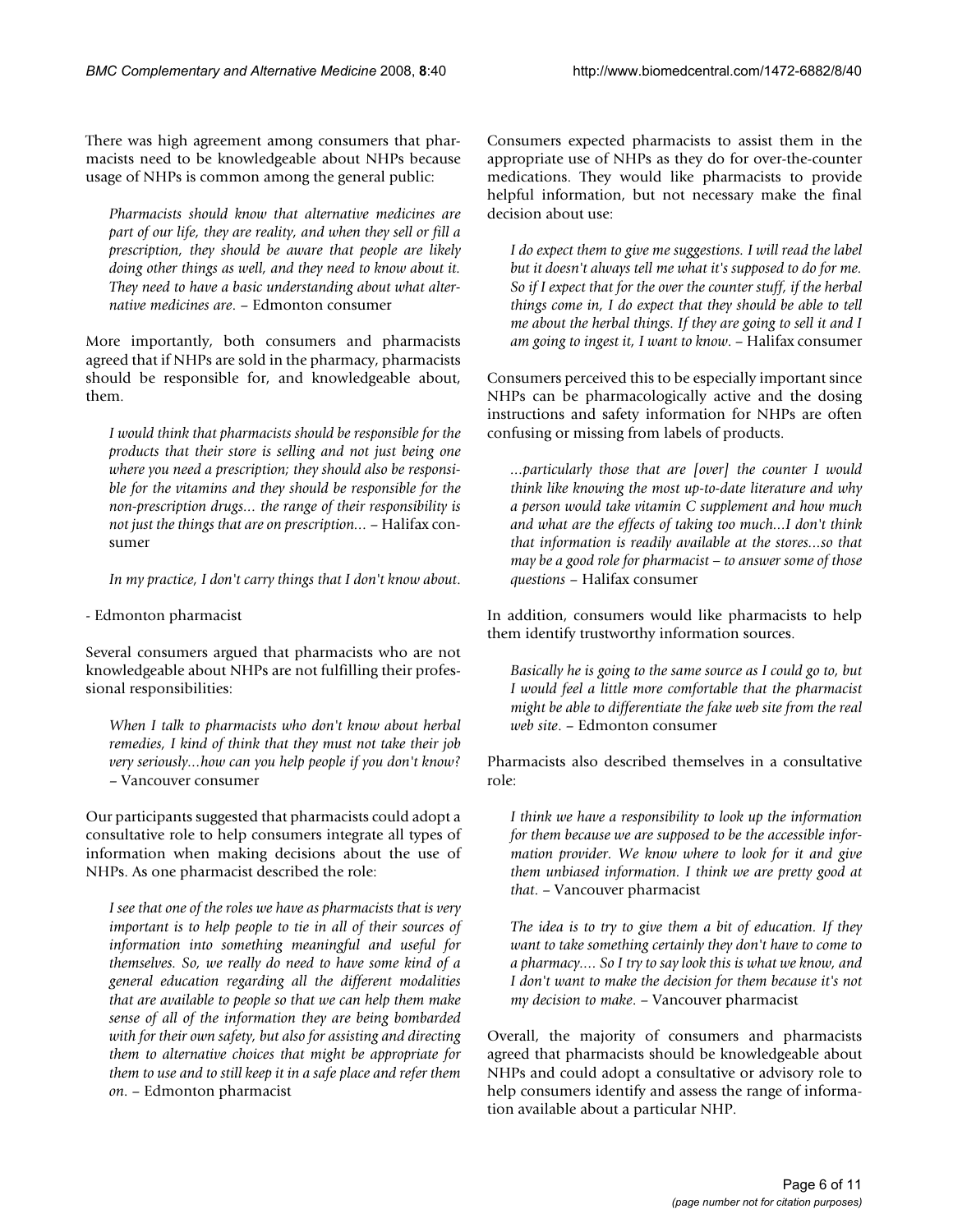## *Ensuring patient safety*

Although pharmacists recognized the need to respect consumers' expertise and knowledge regarding NHPs, they also placed a great emphasis on their responsibility as pharmacists to ensure patient safety. When asked about their first priority with respect to patient care, the majority of pharmacists clearly identified patient safety, especially with respect to potential drug-herb interactions. This was also identified as a topic that generated many patient questions:

*My first priority is making sure that whatever they are using is not interacting or we are watching for side effects, it is not going to affect their sugars; it is not going to cause any type of unfortunate effect... my first priority as a pharmacist is their safety*. – Edmonton pharmacist

Consumers also agreed that pharmacists are in the best position to manage potential drug-NHPs interactions and to ensure the safe use of NHPs because they have expertise in conventional medications:

*I know the pharmacy here, the pharmacists they have sitting rooms, a little room, and if they give you a prescription that you haven't had before they bring you in and sit you down and discuss it with you, and he's got, you know, records of what I take. If I want to try something new now because I am taking all these other medications, I check with him and he's got it all on the computer and he checks it all out and makes sure that I'm not on anything that is going to make my head burn off or something*. – Edmonton consumer

*He [the pharmacist] knows what I am taking, and because he has that knowledge, I'll ask, I would like to take this, what do you think? Is it going to react with something I am already taking, or you know is it worth it, or do you know of any studies? Because sometimes they will know studies of some new herbal stuff that is being really pushed on the market, and he can tell me it's not worth it*. – Edmonton consumer

Pharmacists were comfortable with letting the consumer make the final decisions only if they were assured that the product would not cause harm:

*So I guess it depends on what they are using it for and whether they have any medical conditions and whether they are on any medications; if they were otherwise healthy and want to try it I would say it's up to you. If they have some major medical conditions and I am not certain if it will cause any adverse reactions then I would probably recommend that they don't try it*. – Toronto pharmacist

*There is always that proviso if you are interested, it is certainly at this point for you, it does not look like it is going to conflict with anything else, if you want to try it, and assess it.... You know I don't know of anything that is going to hurt, so you know let's see how it goes*. – Edmonton pharmacist

When dispensing prescriptions, some pharmacists are proactive and ask for information about NHP use. This allows the pharmacist to check for possible interactions so that they can intervene to protect the consumer. Pharmacists are very unlikely to actively recommend an NHP if a consumer does not first express interest in taking it:

*I ask the patient what kind of herbal product they are on and then I would check the drug interaction, whether they agree with the prescription medication. This I would do, but as far as recommendation, I wait for the customer to ask me, rather then recommend an herb to them*. – Vancouver pharmacist

However, the amount of input a pharmacist can have is ultimately determined by the patient because NHPs are available for self-selection. Thus, consumers may purchase these products without seeking the advice of a pharmacist. More importantly, NHPs are available for sale in a range of retail locations (i.e. health food stores, grocery stores). Consequently, checking for potential drug-NHP interactions is difficult or all but precluded, if the consumer does not approach the pharmacist.

*The problem generally though is people shop at different places. So you know I buy this in here and this in there and I am not telling people when I am buying it; unless somebody points it out to me, I don't know that there is an interaction*. – Toronto consumer

*I think people just grab them and go*. – Edmonton pharmacist

Overall, pharmacists tended to place a great emphasis on ensuring patient safety in terms of their responsibility. In contrast, most consumers emphasized the importance of making their own decisions, while acknowledging that pharmacists could play an important role in helping them to make choices that would not result in harm.

### *Consumers as patients*

Although many of our participants fit the descriptions of the "new consumer" in the literature, some clearly wanted more of a partnership model of relationship with their pharmacists. What appears to differentiate these consumers is their view of a longer-term relationship between 'patients' and pharmacists: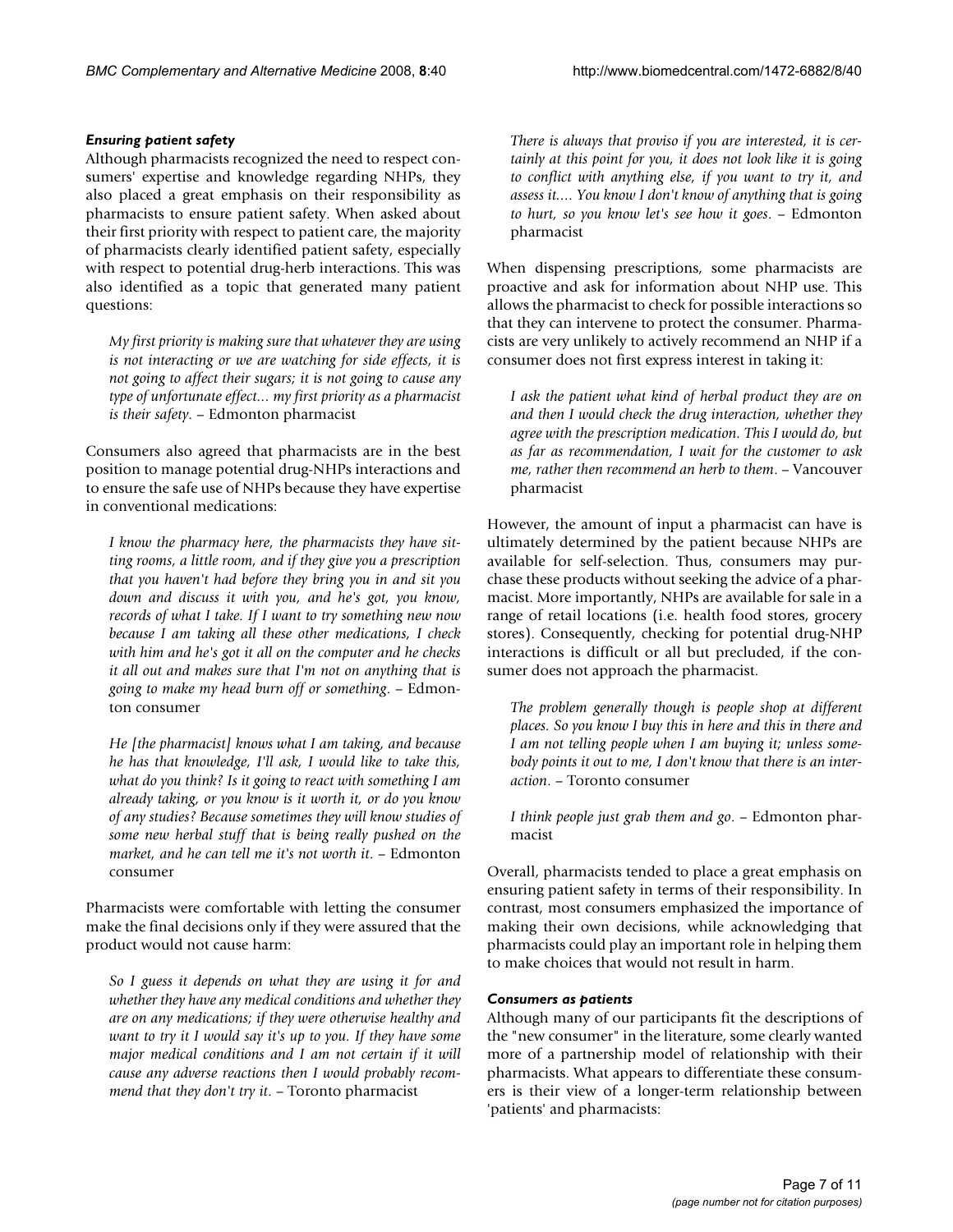*[Jay] said the relationship between the pharmacist and the "client" and [Jen] has said the relationship between the pharmacist and "customer"; and to me, I don't want to be a "client". I mean, I know that I am, but I don't want my pharmacist to see me as a "client" or a "customer". I want them to see me more like a "patient" as opposed to a revenue source*. – Toronto consumer

*I do use the internet as well and I have some natural kind of books at home... but I do go to my pharmacist quite a bit...I have been going to the same pharmacist for the last five years since I live near her... so I kind of have a good relationship with her and I trust her and she knows that I have some allergies and things like that so I do talk to her about alternatives sometimes...* – Vancouver consumer

Pharmacists made similar observations:

*I also think it depends on the relationship each pharmacist has with their patient [s]. You know you were talking about how people are just going to go out and take whatever they want anyway. You know I don't find my patients are as much like that. If they trust you and you have a continuity of care relationship, they are more likely to ask you first. A lot of my patients won't take anything, even if they get a prescription from their doctor, they are like, and "Do you think this is okay? You know I don't trust them as much as I trust you". So, it really depends on the kind of practice you have*. – Edmonton pharmacist

In the context of NHPs, the relationship between a consumer and the pharmacist matters. The degree of involvement a pharmacist has in the NHP decision-making process is ultimately controlled by the consumer. But since NHPs are sold in pharmacies, both consumers and pharmacists agreed that pharmacists have a responsibility to provide basic advice about NHPs, especially regarding their safety.

# **Discussion**

The findings presented in this paper demonstrate that both consumers' and pharmacists' perceptions of the professional responsibilities of the pharmacist with respect to NHPs are affected by the changing behaviour of consumers. Many consumers in the focus groups perceived themselves as being capable of making their own decisions regarding the use of NHPs and utilized a wide range of information resources that may or may not include pharmacists. However, some consumers preferred to adopt a more traditional patient role, seeking a partnership with a particular pharmacist that has earned the consumer's trust.

Both consumers and pharmacists in the study suggested that pharmacists could adopt a consultative role to help

consumers integrate different sources of information, but not necessarily make the decision for them about the use of NHPs. The consultative role appears similar to the interpretive or informed choice decision making model [17,25]. In this model, the professional supplies the consumer with relevant information and helps to elucidate and articulate the consumer's values, but does not participate directly in decision making [17,25]. The deliberative or shared decision making model, which researchers and pharmacy leaders advocate to be the best, describes consumers and professionals as active participants in the decision making process with two-way exchange of information and working as partners or friends [17,25,26]. The key difference between the interpretive and deliberative models is that in the interpretive model, the professional does not participate in decision making but in the deliberative model, s/he does. The propensity towards the interpretive, as opposed to the deliberative model, can be understood in the context that NHPs are primarily intended for self-medication by consumers and so it is ultimately the consumers' decision whether or not they choose to use them. One could also argue that in reality, it is the consumer that makes the final decision regarding use of all treatments (including over-the counter products and prescription drug therapy). The data we describe suggest that this is explicitly acknowledged when consumers and pharmacists are discussing NHP use.

Pharmacists in the study tended to place an emphasis on ensuring patient safety, especially with respect to potential drug-NHP interactions, as their first priority in patient care. Most said they would wait for the consumer to take the initiative to ask them for a recommendation about NHPs. Since pharmacists have traditionally taken on the role of gatekeepers in protecting the public from dangerous medicines [27], the 'safety role' can be conceptualized as an extension of this traditional role. In the original paternalistic description of patient-professional interactions, the professional ensures that patients receive the interventions that best promote their health and wellbeing and adopts the role of main supplier of knowledge [17,25]. What is different in our case is that although most pharmacists were concerned with making sure the products are safe for consumers, they do not perceive themselves to be the main purveyors of information on NHPs. In this context, it is important that pharmacists ask consumers about their NHP use when dispensing prescription medicine so pharmacists can check for interactions.

The 'new consumer' is not a ubiquitous actor, but rather one that emerges more strongly in some contexts than others. For example, the consultative role of pharmacists reflects the impact of the new consumer but where safety considerations emerge, a more traditional paternalistic role of the pharmacist was supported by both consumers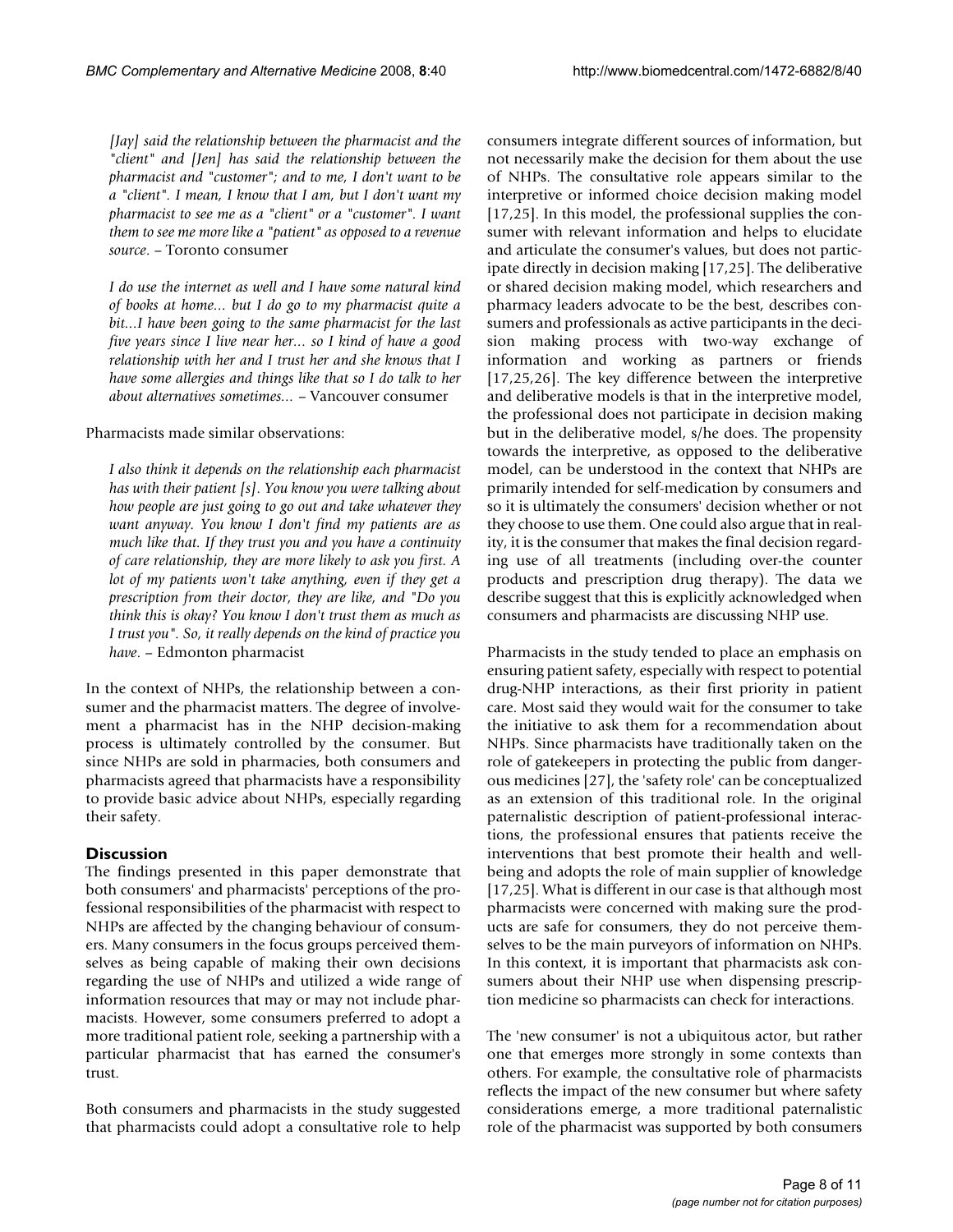and pharmacists in the focus groups. This highlights the tension between seeking dependency and wanting autonomy that exists in the "new consumer" literature [15,20,21]. Even the most information-strong consumer may not have access to detailed information about specific NHP-drug interactions. A minimum responsibility for pharmacists appears to be providing information about NHPs that may interact with prescription drugs. In addition, the consultative role of the pharmacist may come into play as consumers try to sort through large volumes of often conflicting information (and sometimes mis-information) available from a multitude of sources including the Internet.

Like all studies, this one has its limitations. Focus group data is not designed to be generalizable. However, the fact that the themes described in this study were consistent across four geographically disparate Canadian cities suggests that the findings may be applicable to urban areas. It is not clear if Canadians in rural areas, French-speaking Canadians or populations from other countries would express similar opinions.

# **Conclusion**

In conclusion, when studying the development of professional roles in health care, it is important to consider the consumer perspective and the impact of consumerism on the requirement for health services. Our analysis of consumer and pharmacist focus groups suggests that consumers contribute to shaping the pharmacists' role by using the pharmacist as a consultant and looking to the pharmacist for help with the management of drug-NHPs interactions.

# **List of abbreviations**

CAM: complementary and alternative medicine; NHP: natural health product; OTC: over-the-counter.

# **Competing interests**

The authors declare that they have no competing interests.

# **Authors' contributions**

HSB conceived of the study, obtained funding, participated in data collection, analysis and paper writing. DK participated in data collection, analysis and drafted the initial paper as part of her MSc thesis work. HSB, SW, TJ, and JCC-K participated on DK's MSc supervisory committee and thus provided input on the design of this study. TJ, LE, SH, GGG participated in data collection and paper revisions. KH and SW participated in data analysis and paper revisions. JCC-K participated in paper revisions. All authors read and approved the final manuscript.

# **Appendix: Focus group questions** *A. Consumers*

# *Views about Current Situation*

1. To start with a general question, what are some of your experiences with natural health products (NHPs) like herbal medicines, vitamins and minerals or homeopathic medicines? Give examples.

2. Where do you go for information about NHPs?

• PROBE: What kind of information do you usually ask about?

3. Where do you usually purchase NHPs?

• PROBE: Do you buy NHPs at the pharmacy? Why or why not?

• PROBE: How do you decide where to buy NHPs?

• PROBE: Do you think it is safer to buy NHPs at the pharmacy?

4. Have you ever talked to a pharmacist about NHPs? Why or why not? Give examples.

• PROBE: What do pharmacists currently do well? What do pharmacists currently do poorly?

*Prescriptive Views (i.e. how they think things 'should' be)* 5. What would you like to see pharmacists do with respect to NHPs?

• PROBE: Should pharmacists sell NHPs? Why or why not?

• PROBE: Should NHPs be sold only in the pharmacy?

• PROBE: Should pharmacists recommend NHPs to patients? Under what circumstances?

• PROBE: What kind of information should pharmacists provide to patients about NHPs (e.g., instructions for use, potential adverse effects, whether there is evidence to support the efficacy and safety of the product, etc.)?

• PROBE: Should pharmacists be responsible for detecting interactions between NHPs and drugs?

# *Inter-professional Responsibilities*

6. Who do you identify as the (other/potential) professional experts in the area of NHPs?

• PROBE: Are these experts for NHPs in general or only for particular NHPs?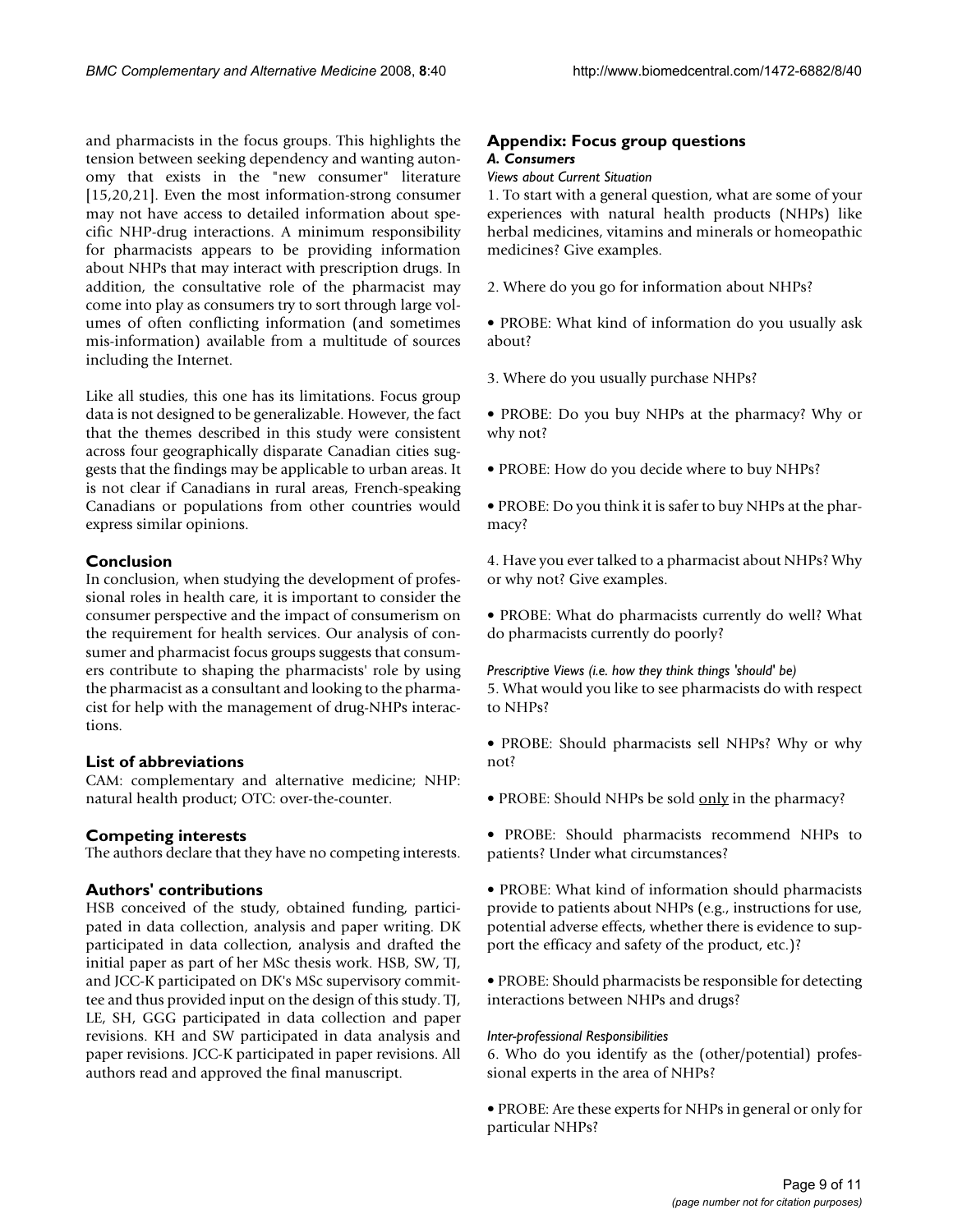• PROBE: What do you think is the role of the physician/ nurse/dietitian/naturopath with respect to NHPs?

# *In Closing*

7. Do you have any advice to give to the profession of pharmacy in regards to what their professional responsibilities for NHPs should be?

# *B. Practicing Pharmacists*

### *Views about Current Situation*

1. To start with a general question, what are some of your experiences with natural health products (NHPs) like herbal medicines, vitamins and minerals or homeopathic medicines? Give examples.

2. What do you **currently do** with respect to NHPs?

• PROBE: Do you ask your patients if they use NHPs? Why or why not?

• PROBE: Do you recommend NHPs to patients? Why or why not?

• PROBE: Do you provide counseling on NHPs? Why or why not and what information do you provide?

• PROBE: Do you check for drug-herb interactions? Why or why not and what would you do if you suspect one?

3. What training or education have you had about NHPs?

#### *Prescriptive Views (i.e. how they think things 'should' be)*

4. What general legal and ethical responsibilities (if any) do you think pharmacists should have with respect to natural health products?

• PROBE: Should pharmacists sell NHPs? Why or why not? What legal and ethical responsibilities do pharmacists have if they sell NHPs?

• PROBE: Should NHPs be sold only in the pharmacy? Why or why not?

• PROBE: Should pharmacists be liable for the safety and quality of the NHPs that are sold at the pharmacy?

• PROBE: Are there particular kinds of NHPs that pharmacists should be responsible for?

• PROBE: Are NHPs a part of providing pharmaceutical care? Why or why not?

• PROBE: What kind of information do you think should be provided in counseling about NHPs (e.g., instructions for use, potential adverse effects, whether there is evidence to support the efficacy and safety of the product, etc.)?

• PROBE: Should pharmacists recommend NHPs to patients? Under what circumstances?

• PROBE: Should pharmacists be responsible for detecting interactions between NHPs and drugs? Why or why not?

• PROBE: Should pharmacists provide information about NHPs to other members of the health care team (i.e., physicians, nurses, etc.)? Why or why not?

• PROBE: Should all pharmacists have the same responsibilities or are there potentially different responsibilities for different types of pharmacists?

5. What training do you think is required for pharmacists on NHPs?

• PROBE: In your opinion, what is the best way to help pharmacists gain the knowledge and skills necessary to perform the responsibilities discussed?

6. Do you think NHPs fall within the pharmacist's scope of practice as it is currently defined? Why or why not?

7. What policy changes do you think are needed in order for pharmacists to adopt the responsibilities discussed (i.e., revise/expand practice standards, code of ethics, and scope of practice)?

8. What challenges do you anticipate would be encountered by pharmacists in adopting the responsibilities discussed?

#### *Inter-professional Responsibilities*

9. Who do you identify as the (other/potential) professional experts in the area of NHPs?

• PROBE: Are these experts for NHPs in general or only for particular NHPs?

• PROBE: What do you think is the role of the physician/ nurse/dietitian/naturopath with respect to NHPs?

#### *Product Regulation*

10. What have you heard about the new natural health product regulations? Do you think these will have any impact on the pharmacist's professional role with respect to NHPs? Why or why not?